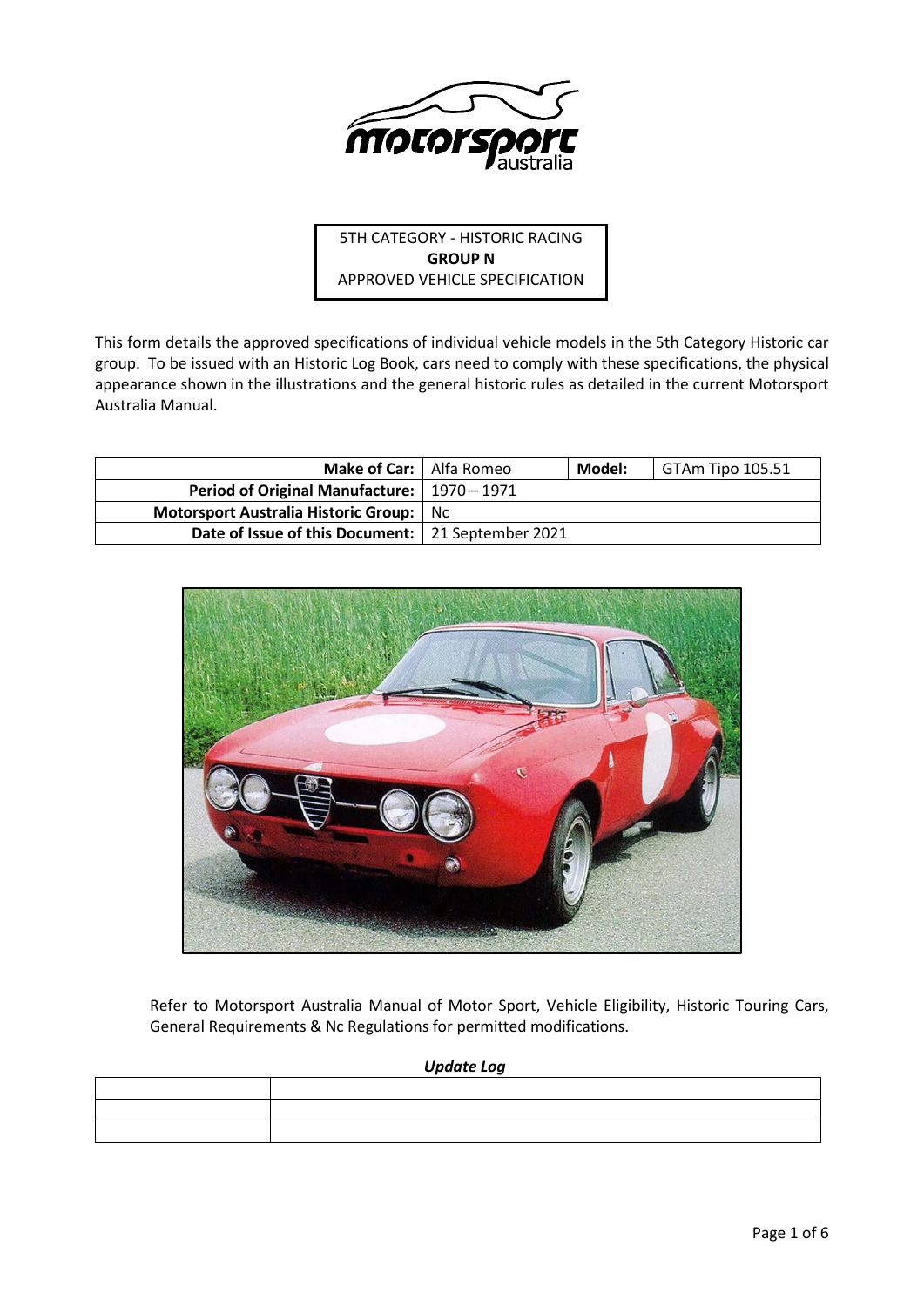## *1.1. CHASSIS*

| <b>Description:</b>             | Unitary construction |
|---------------------------------|----------------------|
| <b>Period of Manufacture:</b>   | 1970-1971            |
| <b>Manufacturer:</b>            | Alfa Romeo           |
| <b>Chassis Number From:</b>     |                      |
| <b>Chassis Number location:</b> | <b>RHS Firewall</b>  |
| Material:                       | Steel                |
| <b>Comments</b>                 | None                 |

#### *1.2. FRONT SUSPENSION*

| <b>Description:</b>           | Independent - lower Wishbone & Upper Control Arms |  |             |                              |
|-------------------------------|---------------------------------------------------|--|-------------|------------------------------|
| <b>Spring Medium:</b>         | Coil                                              |  |             |                              |
| <b>Damper Type:</b>           | Telescopic                                        |  |             | Yes                          |
| Anti-sway bar:                | Fitted                                            |  | Adjustable: | No                           |
| <b>Suspension adjustable:</b> | Method:<br>Yes                                    |  |             | Upper control arm adjustment |
| <b>Comments:</b>              | None                                              |  |             |                              |

# *1.3. REAR SUSPENSION*

| <b>Description:</b>           | Live Axle - Two Lower Trailing Arms and one Upper Trailing Arm |         |             |                                      |
|-------------------------------|----------------------------------------------------------------|---------|-------------|--------------------------------------|
| <b>Spring Medium:</b>         | Coil                                                           |         |             |                                      |
| Damper Type:                  | Telescopic                                                     |         | Adjustable: | Yes                                  |
| Anti-sway bar:                | Fitted                                                         |         | Adjustable: | No.                                  |
| <b>Suspension adjustable:</b> | Yes                                                            | Method: |             | <b>Upper Trailing Arm Adjustment</b> |
| <b>Comments:</b>              | None                                                           |         |             |                                      |

# *1.4. STEERING*

| Type:    | Worm<br>. Sector<br>and | Make: | Alfa<br>Romeo |
|----------|-------------------------|-------|---------------|
| Comments | None                    |       |               |

## *1.5. BRAKES*

|                               | Front              | Rear            |  |  |
|-------------------------------|--------------------|-----------------|--|--|
| Type:                         | Disc, vented       | Disc, solid     |  |  |
| <b>Dimensions:</b>            | 272 mm x 12.7 mm   | 267 mm x 9.5 mm |  |  |
| <b>Material of drum/disc:</b> | Cast iron          | Cast Iron       |  |  |
| No. cylinders/pots per wheel: | Two or Four        | Two             |  |  |
| <b>Actuation:</b>             | Hydraulic          | Hydraulic       |  |  |
| <b>Caliper make:</b>          | ATE or AP alloy    | ATE or AP alloy |  |  |
| <b>Caliper type:</b>          | Tandem             |                 |  |  |
| <b>Material:</b>              | Cast iron or alloy |                 |  |  |
| <b>Master cylinder make:</b>  | <b>ATE</b>         |                 |  |  |
| Type:                         | Tandem             |                 |  |  |
| <b>Adjustable bias:</b>       | Yes                |                 |  |  |
| <b>Servo Fitted:</b>          | Yes                |                 |  |  |
| <b>Comments:</b>              | None               |                 |  |  |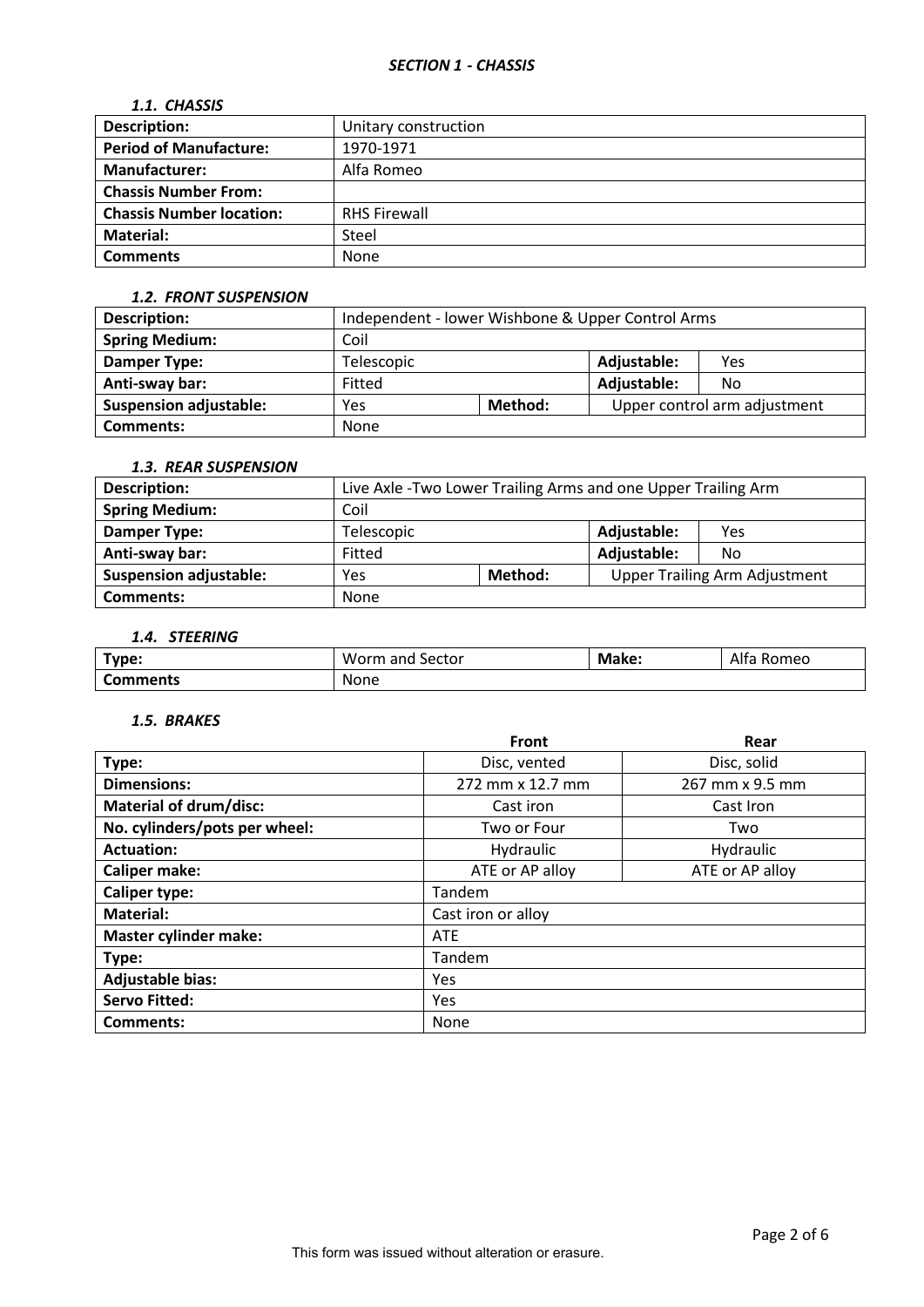# *2.1. ENGINE*

| Make:                           | Alfa Romeo              |                         |          |  |
|---------------------------------|-------------------------|-------------------------|----------|--|
| Model:                          | <b>GTAM</b>             |                         |          |  |
| No. cylinders:                  | Four                    | Configuration:          | In-line  |  |
| <b>Cylinder Block-material:</b> | Alloy                   | <b>Two/Four Stroke:</b> | Four     |  |
| <b>Bore - Original:</b>         | 80 mm                   | <b>Max allowed:</b>     | 81.55 mm |  |
| Stroke - original:              | 88.5 mm                 | <b>Max allowed:</b>     | 88.5 mm  |  |
| Capacity - original:            | 1972 cc                 | Max allowed:            | 2031 mm  |  |
| <b>Identifying marks:</b>       | Located on the firewall |                         |          |  |
|                                 | AR00502/A XXXX          |                         |          |  |
| Cooling method:                 | Liquid                  |                         |          |  |
| <b>Comments:</b>                | None                    |                         |          |  |

# *2.2. CYLINDER HEAD*

| Make:                     | Alfa Romeo                                                                |           |      |          |       |
|---------------------------|---------------------------------------------------------------------------|-----------|------|----------|-------|
| No. of valves/cylinder:   | Four                                                                      | Inlet:    | Two  | Exhaust: | Two   |
| No. of ports total:       | Eight                                                                     | Inlet:    | Four | Exhaust: | Four  |
| No. of camshafts:         | Two                                                                       | Location: | Head | Drive:   | Chain |
| Valve actuation:          | <b>Buckets</b>                                                            |           |      |          |       |
|                           |                                                                           |           |      |          |       |
| Spark plugs/cylinder:     | Two                                                                       |           |      |          |       |
| <b>Identifying marks:</b> | Cast on front of head                                                     |           |      |          |       |
|                           | 45º valve angle symbol (oc)                                               |           |      |          |       |
| <b>Comments:</b>          | Original 45° twin plug head must be used. Later "Twin Spark" versions not |           |      |          |       |
|                           | permitted.                                                                |           |      |          |       |

## *2.3. LUBRICATION*

| Method:              | Wet sump | Oil tank location: | N/A             |
|----------------------|----------|--------------------|-----------------|
| Dry sump pump type:  | N/A      | Location:          | N/A             |
| Oil cooler standard: | Yes      | Location:          | Beside radiator |
| Comments:            | None     |                    |                 |

### *2.4. IGNITION SYSTEM*

| Type:           | Twin point distributor with twin coils    |
|-----------------|-------------------------------------------|
| <b>Make:</b>    | Marelli or Bosch                          |
| <b>Comments</b> | Breakerless electronic ignition permitted |

## *2.5. FUEL SYSTEM*

| <b>Carburettor Make:</b>    | Weber                                                                       | Model: | <b>DCOE</b>                                                      |
|-----------------------------|-----------------------------------------------------------------------------|--------|------------------------------------------------------------------|
| <b>Carburettor Number:</b>  | Two                                                                         |        |                                                                  |
| Size:                       | 45 mm                                                                       |        |                                                                  |
| <b>Fuel injection Make:</b> | Lucas or Spica                                                              | Type:  | Mechanical                                                       |
| Supercharged:               | No                                                                          | Type:  | N/A                                                              |
| Comments:                   | Both Lucas and Spica mechanical fuel injection systems were homologated     |        |                                                                  |
|                             | and are permitted.                                                          |        |                                                                  |
|                             | Regulations allow injection to be replaced by carburettors, which are free, |        |                                                                  |
|                             |                                                                             |        | provided no increase in their number and must be of period type. |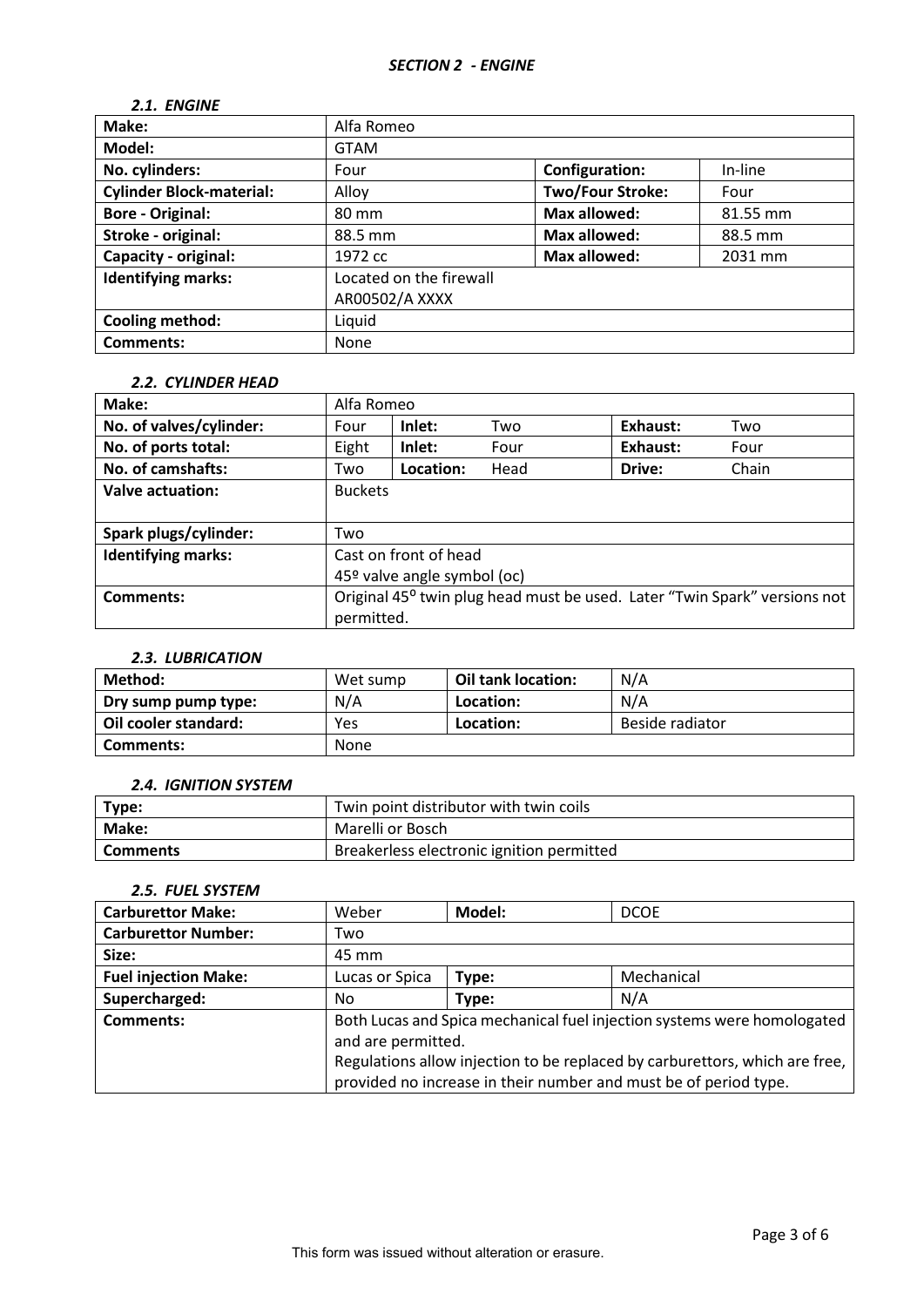#### *SECTION 3 - TRANSMISSION*

#### *3.1. CLUTCH*

| Make:             | Various   |
|-------------------|-----------|
| Type:             | Diaphragm |
| Diameter:         | $216$ mm  |
| No. of Plates:    | One       |
| <b>Actuation:</b> | Hydraulic |
| <b>Comments:</b>  | None      |

## *3.2. TRANSMISSION*

| Type:                                | 5-speed synchromesh     |
|--------------------------------------|-------------------------|
| Make:                                | Alfa Romeo              |
| <b>Gearbox location:</b>             | Behind engine           |
| No. forward speeds:                  | Five                    |
| <b>Gearchange type and location:</b> | H pattern floor mounted |
| Case material:                       | Alloy                   |
| <b>Identifying marks:</b>            | N/A                     |
| <b>Comments:</b>                     | <b>None</b>             |

## *3.3. FINAL DRIVE*

| Make:                     | Model:<br>Alfa Romeo<br>Hypoid |       |                |
|---------------------------|--------------------------------|-------|----------------|
| <b>Ratios:</b>            | Various                        |       |                |
| <b>Differential type:</b> | <b>ZF Autolock</b>             | Type: | spin resistant |
| Comments:                 | None                           |       |                |

## *3.4. TRANSMISSION SHAFTS (EXPOSED)*

| Number:      | One                                     |
|--------------|-----------------------------------------|
| Location:    | Gearbox to final drive                  |
| Description: | Tubular shaft with 2 Cardan type joints |
| l Comments:  | None                                    |

## *3.5. WHEELS & TYRES*

-

| <b>Wheel type - Original:</b>  | Alloy                                      |            | <b>Material - Original:</b> | Alloy                |
|--------------------------------|--------------------------------------------|------------|-----------------------------|----------------------|
| Wheel type - Allowed:          | Alloy (period style)                       |            | <b>Material - Allowed:</b>  | Alloy (period style) |
| <b>Fixture method:</b>         | Bolt on                                    | No. studs: |                             | Four                 |
| Wheel dia. & rim width         | <b>FRONT</b>                               |            |                             | <b>REAR</b>          |
| Original:                      | $5.5'' \times 14''$<br>$5.5'' \times 14''$ |            |                             |                      |
| <b>Allowed</b>                 | $7''$ x 14"                                |            |                             | $7'' \times 14''$    |
|                                | $7'' \times 15''$                          |            |                             | $7'' \times 15''$    |
| <b>Tyre Section:</b>           |                                            |            |                             |                      |
| Allowed:                       | Refer approved tyre list.                  |            |                             |                      |
| <b>Aspect ratio - minimum:</b> | 60% minimum aspect ratio.                  |            |                             |                      |
| <b>Comments:</b>               | <b>None</b>                                |            |                             |                      |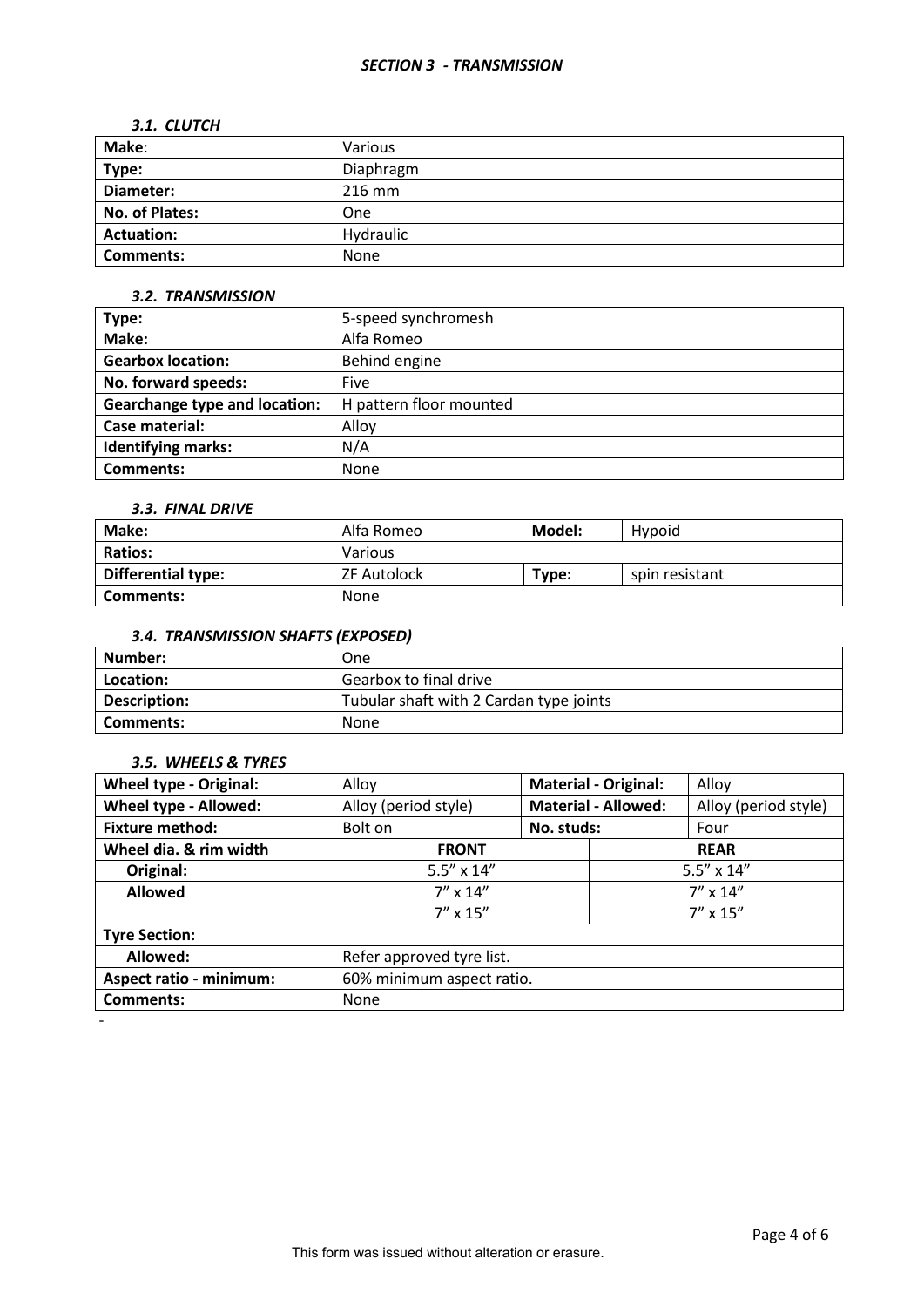#### *4.1. FUEL SYSTEM*

| <b>Tank Location:</b> | Rear                       | Capacity: | 46 litres |
|-----------------------|----------------------------|-----------|-----------|
| Fuel pump, type:      | Electric – twin fuel pumps | Make:     | Bendix    |
| Comments:             | None                       |           |           |

#### *4.2. ELECTRICAL SYSTEM*

| Voltage:                 | $\sim$<br>∸∸ | <b>Alternator fitted:</b> | Alternator |
|--------------------------|--------------|---------------------------|------------|
| <b>Battery Location:</b> | Boot         |                           |            |
| Comments:                | <b>None</b>  |                           |            |

### *4.3. BODYWORK*

| Type:            | Closed                 | <b>Material:</b>                    | Steel/GRP/Aluminium |
|------------------|------------------------|-------------------------------------|---------------------|
| No. of seats:    | Two                    | No. doors:                          | Two                 |
| <b>Comments:</b> | Doors:                 | Steel frame, GRP or Aluminium skins |                     |
|                  | Body:                  | Steel                               |                     |
|                  | Bonnet/Boot:           | Aluminium or GRP                    |                     |
|                  | Windows, side and rear | <b>Glass or Plexiglass</b>          |                     |
|                  | Flares:                | Homologated flares only permitted   |                     |
|                  |                        |                                     |                     |

## *4.4. DIMENSIONS*

| Track - Front: | 1390 mm (max)               | Rear:           | 1370 mm (max) |
|----------------|-----------------------------|-----------------|---------------|
| Wheelbase:     | 2350 mm                     | Overall length: |               |
| Dry weight:    | 920 kg (homologated weight) |                 |               |
| Comments:      | None                        |                 |               |

## *4.5. SAFETY EQUIPMENT*

Refer applicable Group Regulations